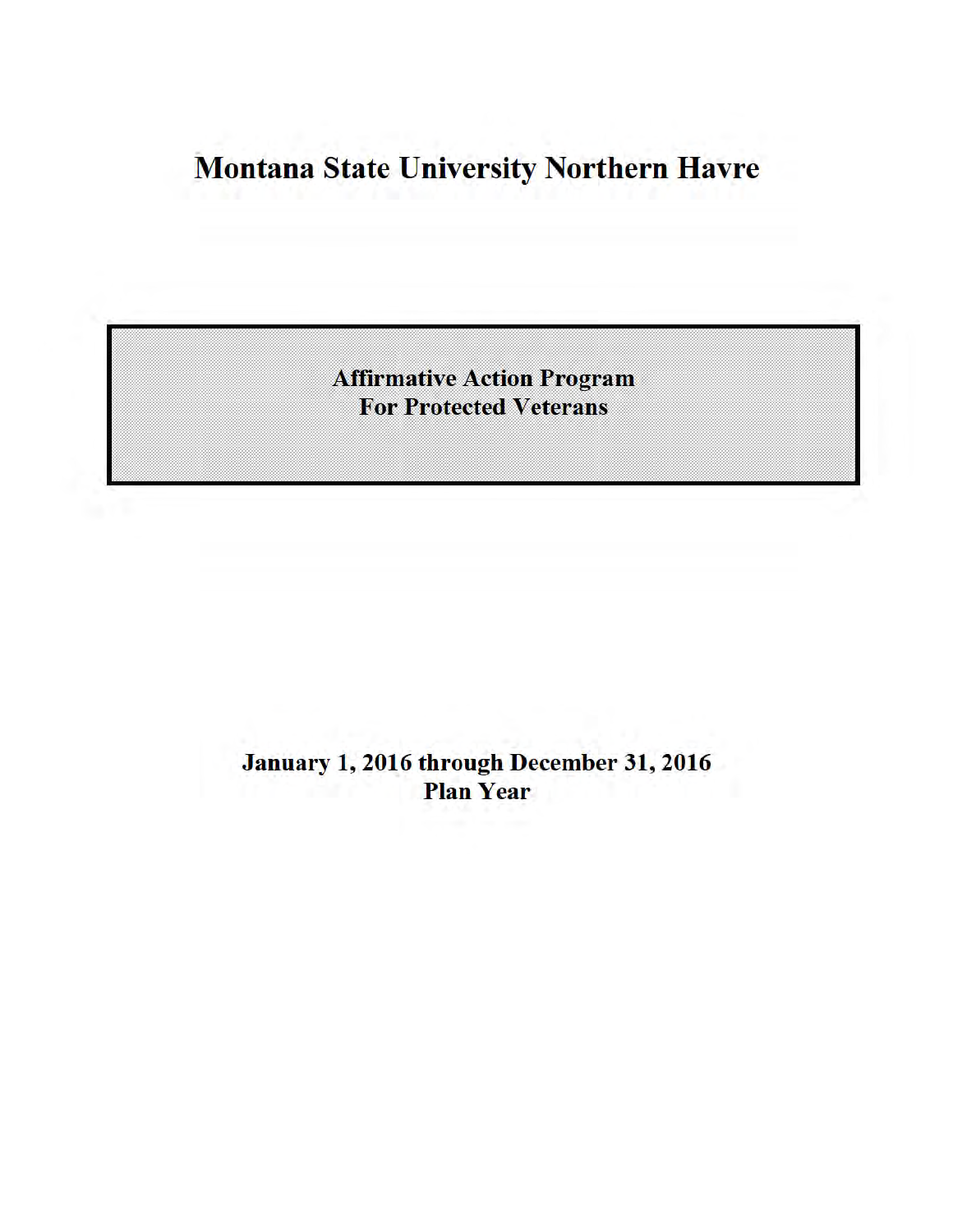### **CONFIDENTIAL, TRADE SECRET, AND PRIVATE MATERIAL**

For the purposes of this report, the term MSU Northern includes any of its divisions or subsidiaries. This Affirmative Action Plan contains confidential, trade secret, commercial, and private information of MSU Northern which is protected from disclosure by the Office of Federal Contract Compliance Programs pursuant to the Trade Secrets Act, 18 U.S.C. § 1905. The release of this information could cause substantial harm to MSU Northern or its employees within the meaning of the Freedom of Information Act ("FOIA"), 5 U.S.C. §§ 552 (b)(3), (4), and (6) and the Trade Secrets Act. FOIA protects information in this document from mandatory disclosure to FOIA requestors. See, e.g., Chrysler v. Brown, 441 U.S. 281 (1979). Furthermore, release of any trade secret, confidential statistical or commercial information would be arbitrary and capricious in violation of the Administrative Procedure Act. See, e.g., CNA Financial Corp. v. Donovan, 830 F.2d 1132, 1144 (D.C. Cir.), cert. denied, 485 U.S. 977 (1988).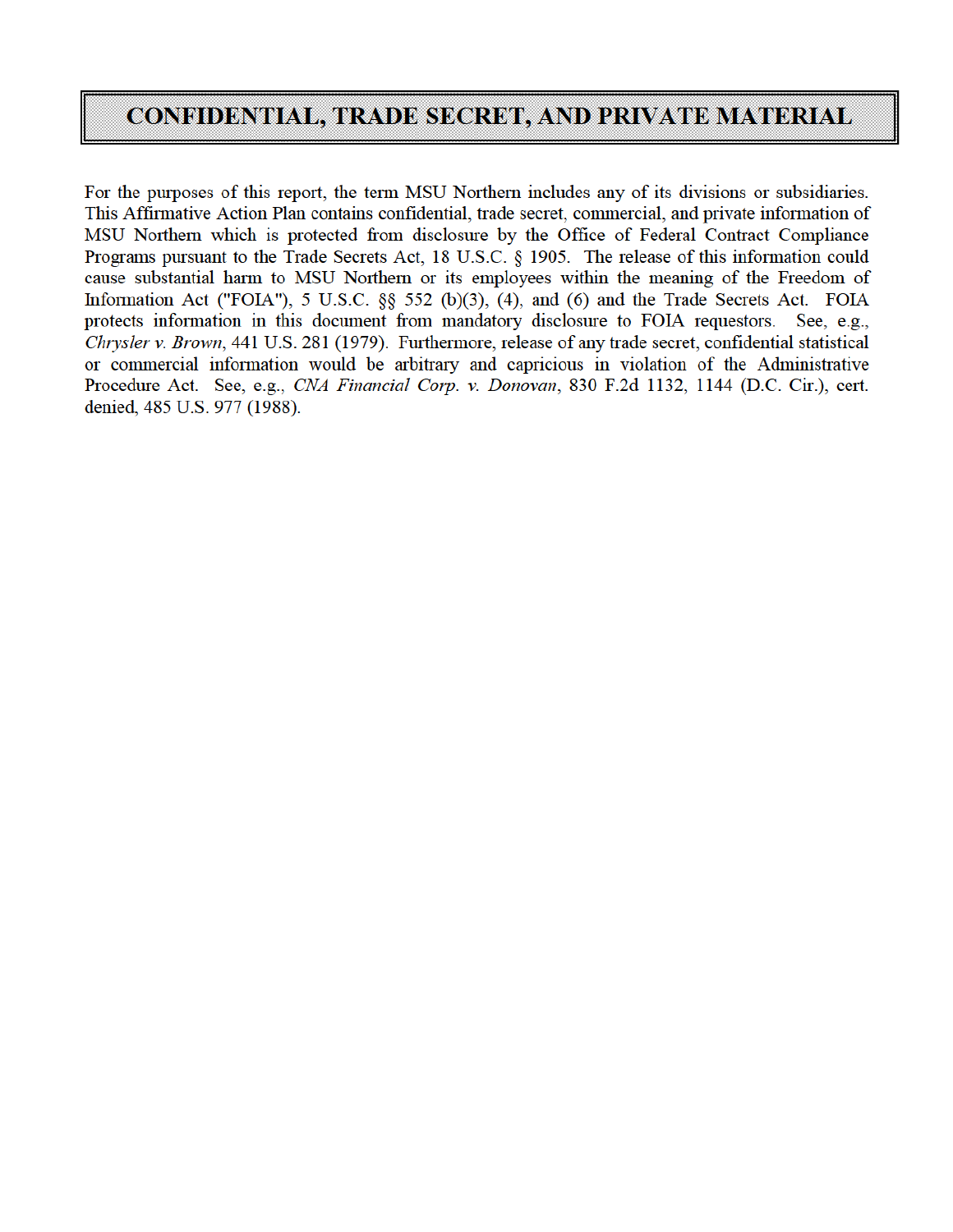**Montana State University Northern Havre** 

#### **AFFIRMATIVE ACTION PROGRAM FOR PROTECTED VETERANS**

**January 1, 2016 through December 31, 2016 Plan Year** 

#### **TABLE OF CONTENTS**

| <b>INTRODUCTION</b>                                                  | $\mathbf{1}$            |
|----------------------------------------------------------------------|-------------------------|
| EQUAL EMPLOYMENT OPPORTUNITY POLICY STATEMENT                        | 1                       |
| <b>REVIEW OF PERSONNEL PROCESSES</b>                                 | $\mathbf{3}$            |
| PHYSICAL AND MENTAL JOB QUALIFICATIONS                               | $\overline{\mathbf{4}}$ |
| <b>REASONABLE ACCOMMODATION</b>                                      | 5                       |
| <b>ANTI-HARASSMENT PROCEDURES</b>                                    | 5                       |
| EXTERNAL DISSEMINATION OF POLICY, OUTREACH, AND POSITIVE RECRUITMENT | 6                       |
| <b>INTERNAL DISSEMINATION OF POLICY</b>                              | 8                       |
| <b>AUDIT AND REPORTING SYSTEM</b>                                    | 9                       |
| <b>RESPONSIBILITY FOR IMPLEMENTATION OF THE PLAN</b>                 | $\boldsymbol{9}$        |
| <b>AFFIRMATIVE ACTION TRAINING</b>                                   | 13                      |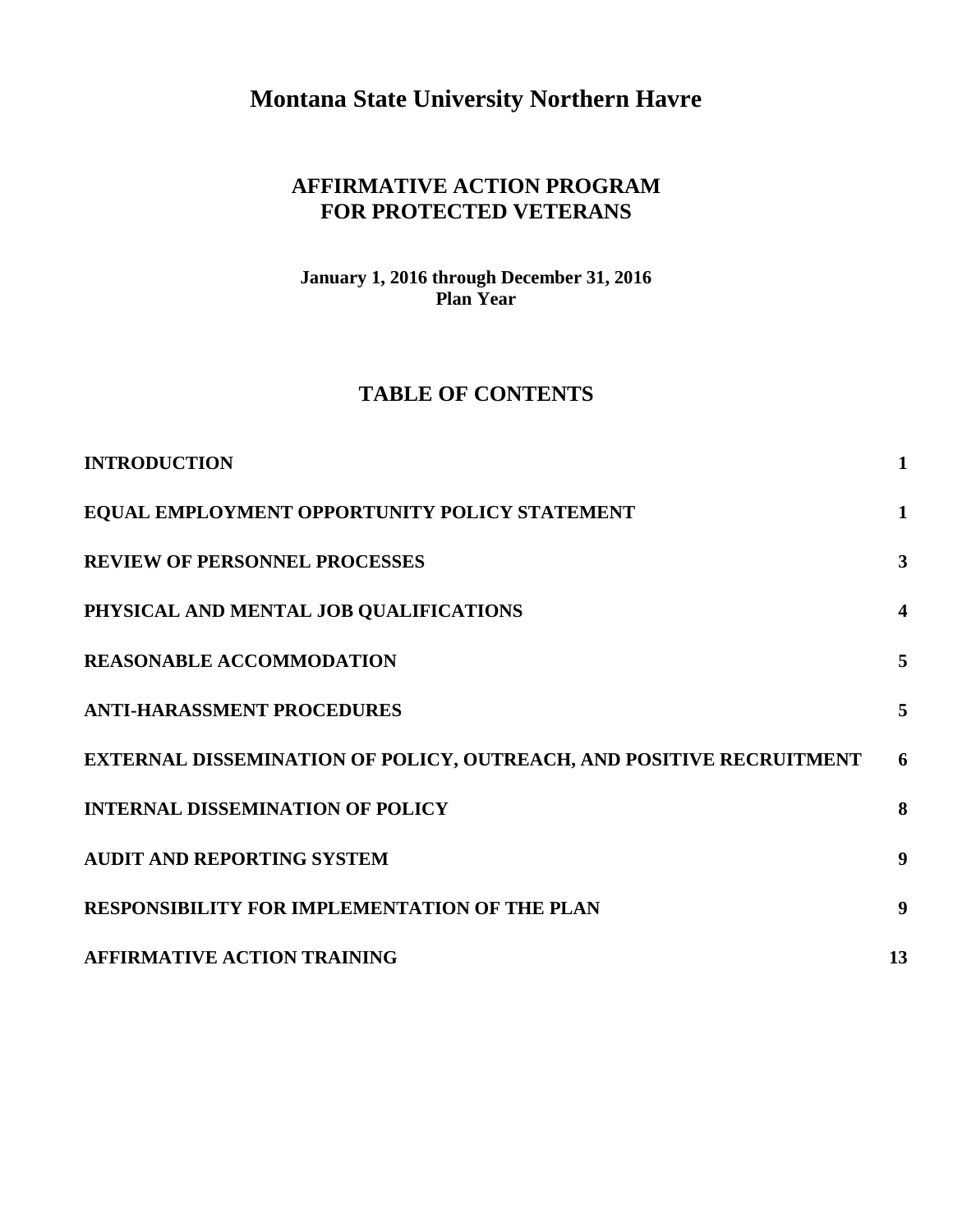#### **Introduction**

Montana State University Northern Havre (MSU Northern) sets forth this affirmative action program ("AAP") for the year from January 1, 2016 through December 31, 2016, reaffirming its commitment to the spirit and letter of affirmative action law. Through the implementation of this plan MSU Northern continues its efforts to comply with appropriate government regulations and to make the best possible use of personnel while contributing to the betterment of society and the community.

In developing this AAP, MSU Northern recognizes its duty to ensure equal employment opportunity. The following statement of policy reinforces that belief.

### **Equal Employment Opportunity Policy Statement 41 C.F.R. § 60-300.44(a)**

In setting forth this plan MSU Northern reaffirms its belief and commitment in equal employment opportunity for all employees and applicants for employment in all terms and conditions of employment. Kathy Jaynes, as the EEO Administrator, oversees the plan development, modification, implementation, and reporting requirements and conducts management updates. MSU Northern's top U.S. executive supports MSU Northern's AAP.

MSU Northern provides for an audit and reporting system regarding MSU Northern's affirmative action responsibilities under the Vietnam Era Veterans' Readjustment Assistance Act of 1974, as amended ("VEVRAA") regulations, and assigns overall responsibility for the implementation of affirmative action responsibilities under these regulations.

MSU Northern recruits, hires, trains and promotes persons in all job titles, and ensures that all personnel actions are administered without regard to protected veteran status; and ensures that all employment actions are based only on valid job requirements. MSU Northern's employees and applicants are not subjected to harassment, intimidation, threats, coercion, or discrimination because they have engaged in or may engage in any of the following activities:

- 1. filing a complaint with MSU Northern or with Federal, state, or local agencies regarding the status covered under this AAP;
- 2. assisting or participating in any investigation, compliance review, hearing, or any other activity related to the administration of any Federal, State, or local law requiring equal employment opportunity for protected veterans;
- 3. opposing any act or practice made unlawful by VEVRAA or its implementing regulations, or any other Federal, State or local law requiring equal opportunity for protected veterans; or
- 4. exercising any other right protected by VEVRAA or its implementing regulations.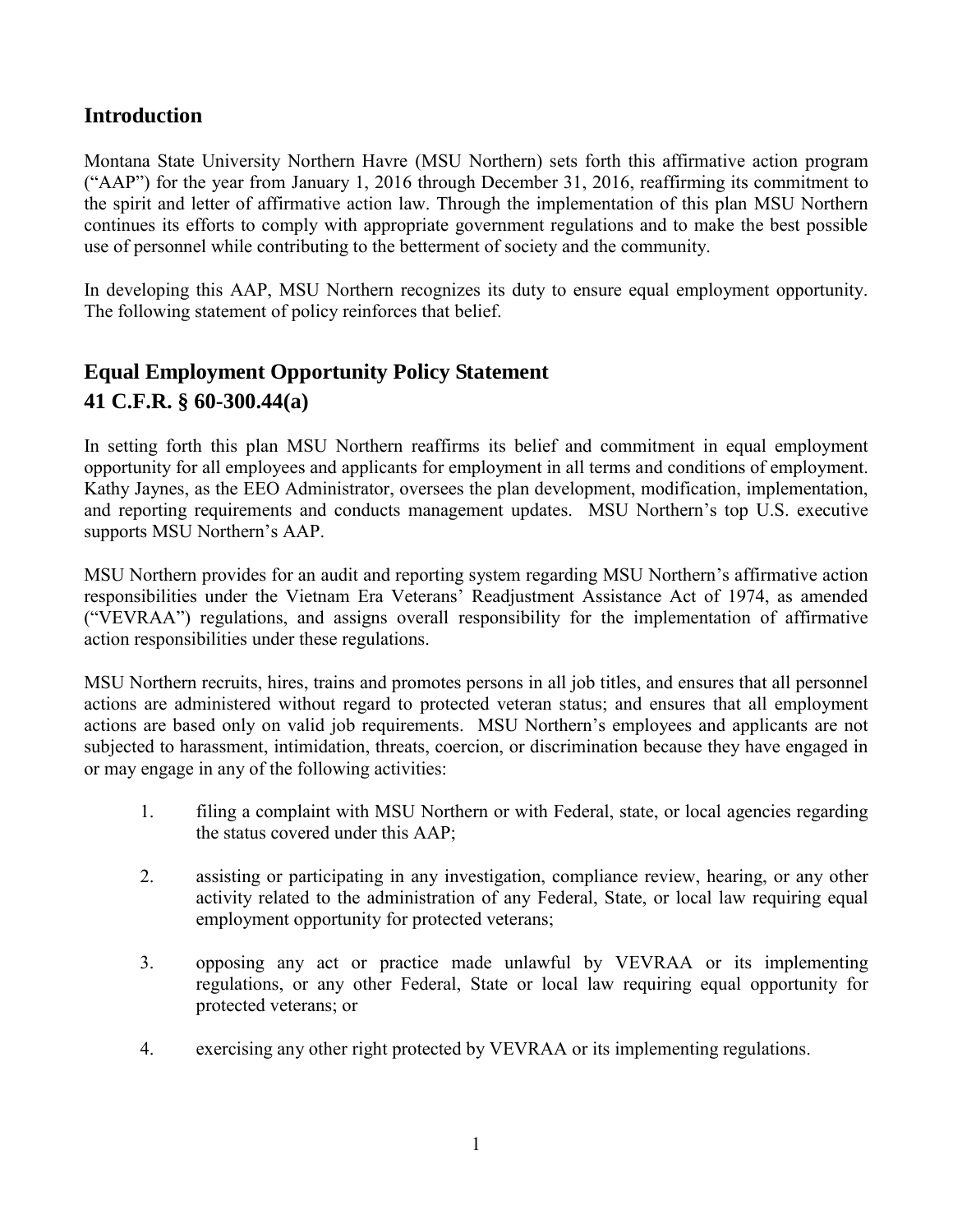MSU Northern's full AAP, absent the data metrics required by 41 CFR § 60-300.44(k), is available for inspection upon request at the location and during the hours that are posted at MSU Northern's establishment at MSU Northern's Human Resources Office.

**Definitions.** For the purposes of this AAP, the term "Protected Veteran" shall be defined as follows, according to the VEVRAA regulations:

Active Duty Wartime or Campaign Badge Veteran means a veteran who served on active duty in the U.S. military, ground, naval, or air service during a war or in a campaign or expedition for which a campaign badge has been authorized, under the laws administered by the U. S. Department of Defense.

Armed Forces Service Medal Veteran means any veteran who, while serving on active duty in the U.S. military, ground, naval, or air service, participated in a United States military operation to which an Armed Forces service medal was awarded pursuant to Executive Order 12985.

Disabled Veteran means:

- 1. A veteran of the U. S. military, ground, naval, or air service who is entitled to compensation (or who but for the receipt of military retired pay would be entitled to compensation) under laws administered by the Secretary of Veterans Affairs, or
- 2. A person who was discharged or released from active duty because of a serviceconnected disability.

Protected Veteran means a veteran who is protected under the non-discrimination and affirmative action provisions of VEVRAA; specifically, a veteran who may be classified as a "disabled veteran," "recently-separated veteran," "active duty wartime or campaign badge veteran," and/or an "Armed Forces Service Medal Veteran" as defined by this AAP and VEVRAA.

Recently-Separated Veteran means any veteran during the three-year period beginning on the date of such veteran's discharge or release from active duty in the U.S. military, ground, naval, or air service.

Pre-JVA veterans are those who would be protected by 41 C.F.R. Part 250 if it were not rescinded, but would not be protected under 41 C.F.R. Part 300.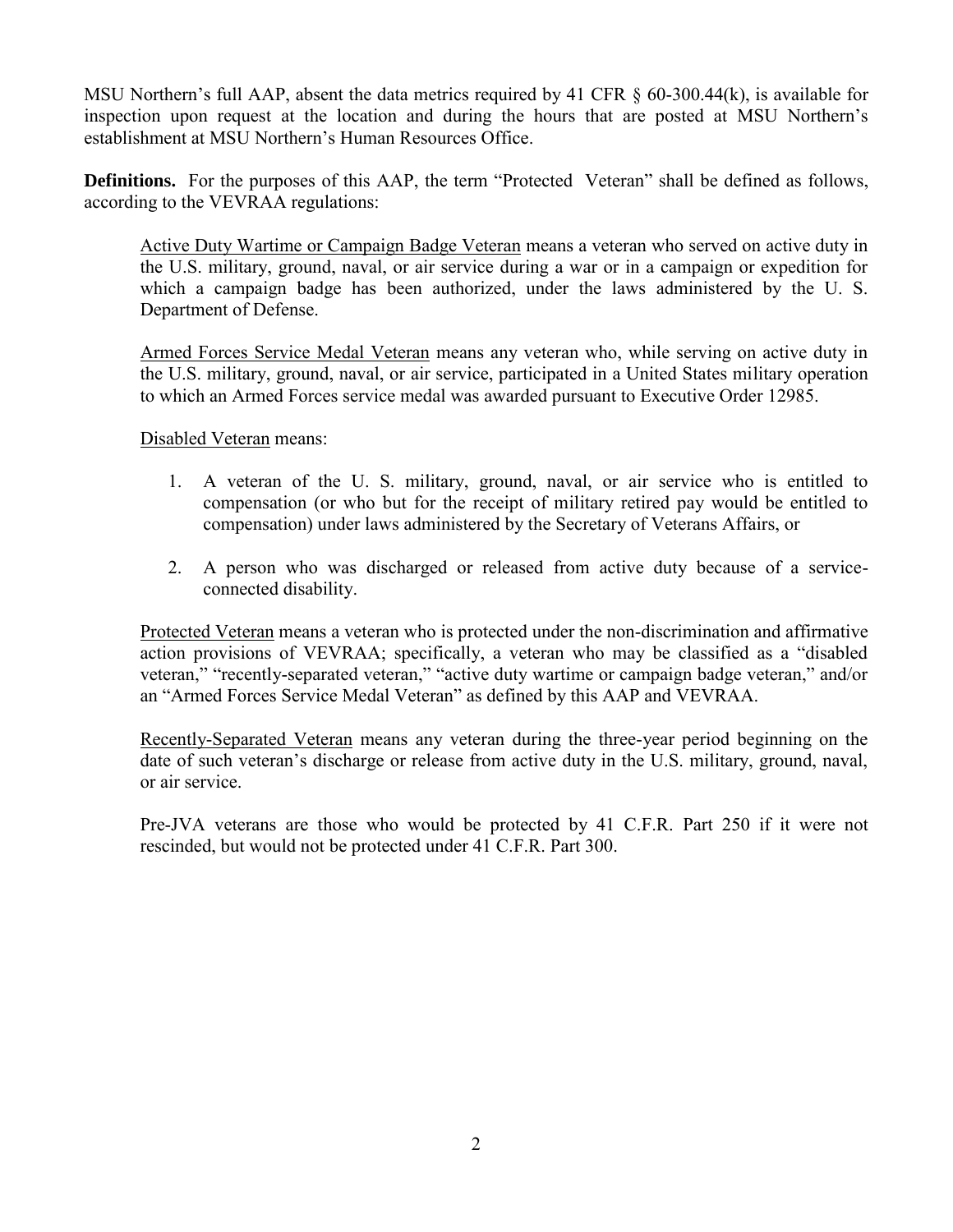# **Review of Personnel Processes**

#### **41 C.F.R. § 300.44(b)**

- 1. MSU Northern ensures its personnel processes provide for careful, thorough, and systematic consideration of the job qualifications of applicants and employees who are known protected veterans for job vacancies filled either by hiring or promotion, and for all training opportunities offered or available.
- 2. MSU Northern also ensures that when a protected veteran is considered for employment opportunities, MSU Northern relies only on that portion of the individual's military record, including his or her discharge papers, relevant to the requirements of the opportunity in issue.
- 3. MSU Northern ensures that its personnel processes do not stereotype protected veterans in a manner which limits their access to all jobs for which they are qualified.
- 4. MSU Northern periodically reviews such processes and makes any necessary modifications to ensure that these obligations are carried out. A description of the review and any necessary modifications to personnel processes or development of new processes is included in this AAP.
- 5. MSU Northern designs procedures that facilitate a review of the implementation of this requirement by MSU Northern and the Government. The procedures MSU Northern uses are as follows:
	- a. The application or personnel form of each known applicant who is a protected veteran is annotated to identify each vacancy for which the applicant was considered, and the form will be quickly retrievable for review by the Department of Labor and MSU Northern's personnel officials for use in investigations and internal compliance activities.
	- b. The personnel or application records of each known protected veteran includes (i) the identification of each promotion for which the protected veteran was considered, and (ii) the identification of each training program for which the protected veteran was considered.
	- c. In each case where an employee or applicant who is a protected veteran is rejected for employment, promotion, or training, MSU Northern prepares a statement of the reason as well as a description of the accommodations considered (for a rejected disabled veteran). The statement of the reason for rejection (if the reason is medically related), and the description of the accommodations considered, is treated as confidential medical records in accordance with  $\S$  60-300.23(d). These materials are available to the applicant or employee concerned upon request.
	- d. Where applicants or employees are selected for hire, promotion, or training and MSU Northern undertakes any accommodation which makes it possible for it to place a disabled veteran on the job, MSU Northern makes a record containing a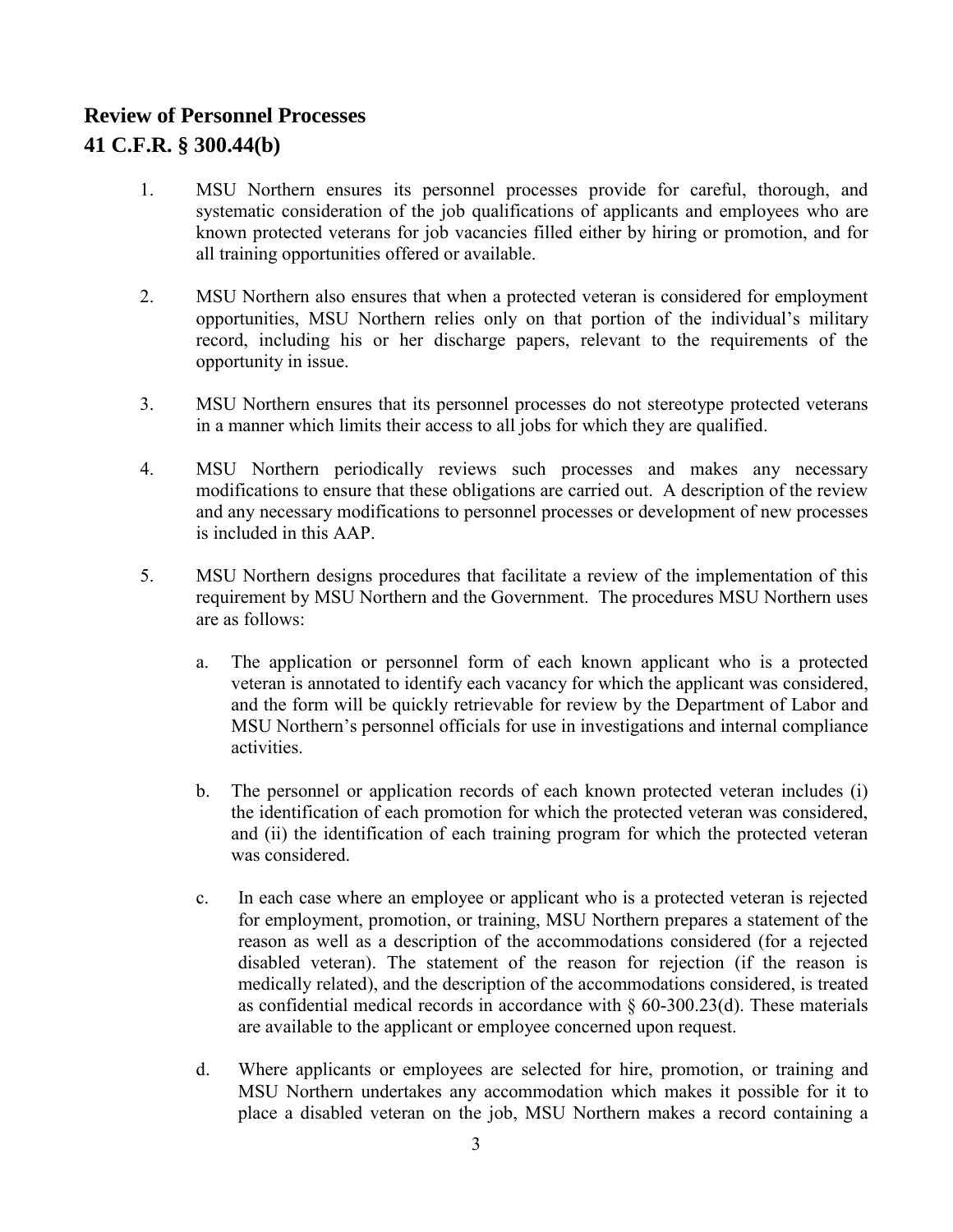description of the accommodation. The record is treated as a confidential medical record in accordance with § 60-300.23(d).

### **Physical and Mental Job Qualifications 41 C.F.R. § 300.23 and 44(c)**

- 1. MSU Northern adheres to a schedule for the periodic review of all physical and mental job qualification standards to ensure that, to the extent qualification standards tend to screen out qualified disabled veterans, they are job-related for the position and are consistent with job necessity.
- 2. Whenever MSU Northern applies physical or mental qualification standards in the selection of applicants of employees for employment or other change in employment status such as promotion, demotion or training, to the extent that qualification standards tend to screen out qualified disabled veterans, the standards shall be related to the specific job or jobs for which the individual is being considered and consistent with business necessity. MSU Northern reviews its job descriptions and qualifications to ensure they accurately reflect job duties and responsibilities. The schedule is as follows annually; as new job qualifications are established; and/or, when new equipment is installed.
- 3. No pre-employment physical examinations or questionnaires are used by MSU Northern prior to a job offer contingent on such examinations and other requirements.
- 4. MSU Northern may use as a defense to a violation of its obligations in Paragraph 2 above that an individual poses a direct threat to the health or safety of the individual or others in the workplace.
- 5. When MSU Northern conducts a medical examination or inquiry of a protected veteran it will do so according to the terms and conditions of the VEVRAA and Section 503 regulations, and the results of such an examination or inquiry are kept confidential according to federal regulations, which includes the following exceptions:
	- a. Supervisors and managers may be informed regarding restrictions on the work or duties of the applicant or employee and necessary accommodations;
	- b. First aid and safety personnel may be informed, when appropriate, if the disability might require emergency treatment; and,
	- c. Government officials engaged in enforcing the laws administered by the OFCCP regarding individuals with disabilities or protected veterans, or enforcing The Americans with Disabilities Act ("ADA") and The Americans with Disabilities Act Amendment Act of 2008 ("ADAAA"), shall be provided relevant information on request.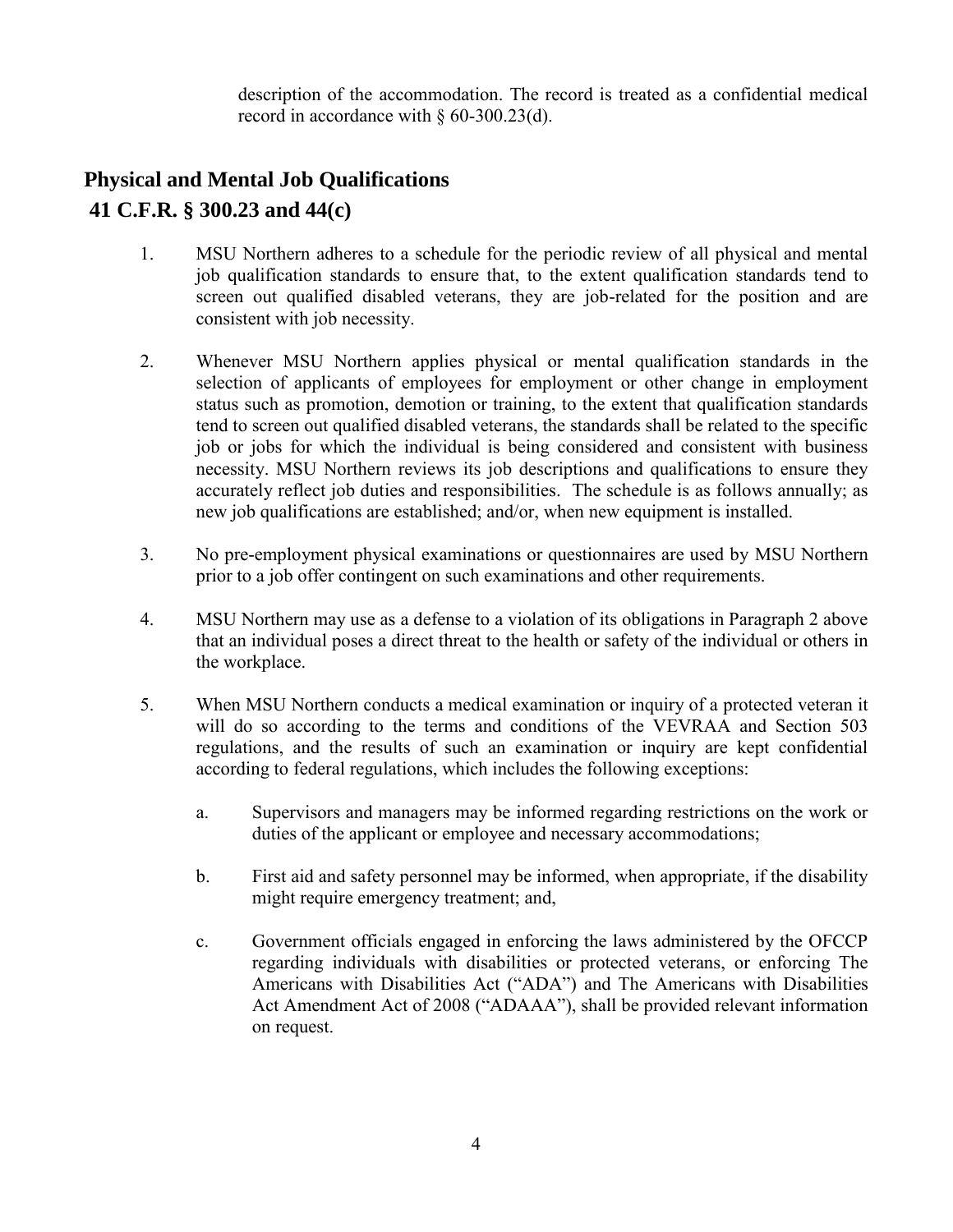### **Reasonable Accommodation 41 C.F.R. §60-300.44(d)**

- 1. It is MSU Northern's policy as a matter of nondiscrimination to make reasonable accommodation to the known physical and mental limitations of all otherwise qualified disabled veterans unless it can demonstrate that the accommodation would impose an undue hardship on MSU Northern's business, in accordance with the terms and conditions of Section 503 regulations. Undue hardship will be determined by its definition under applicable regulations under Section 503 including, but not limited to the following: Undue hardship means, with respect to the provision of an accommodation, significant difficulty or expense incurred by the contractor, when considered in light of the factors set forth in 41 CFR  $\&$  60-300.2 (aa)(2), such as the overall financial resources of the facility and the impact of the accommodation upon the operation of the facility (this is not an all-inclusive list).
- 2. As a matter of affirmative action, if an employee who is known to be a disabled veteran is having significant difficulty performing his or her job and it is reasonable to conclude that the performance problem may be related to the known disability, MSU Northern confidentially notifies the employee of the performance problem and inquires whether the problem is related to the employee's disability.
- 3. If the employee responds affirmatively, MSU Northern confidentially inquires whether the employee is in need of a reasonable accommodation.

### **Anti-Harassment Procedures 41 C.F.R. § 60-300.44(e)**

MSU Northern has developed and implemented procedures to ensure its employees are not harassed because of their status as a protected veteran.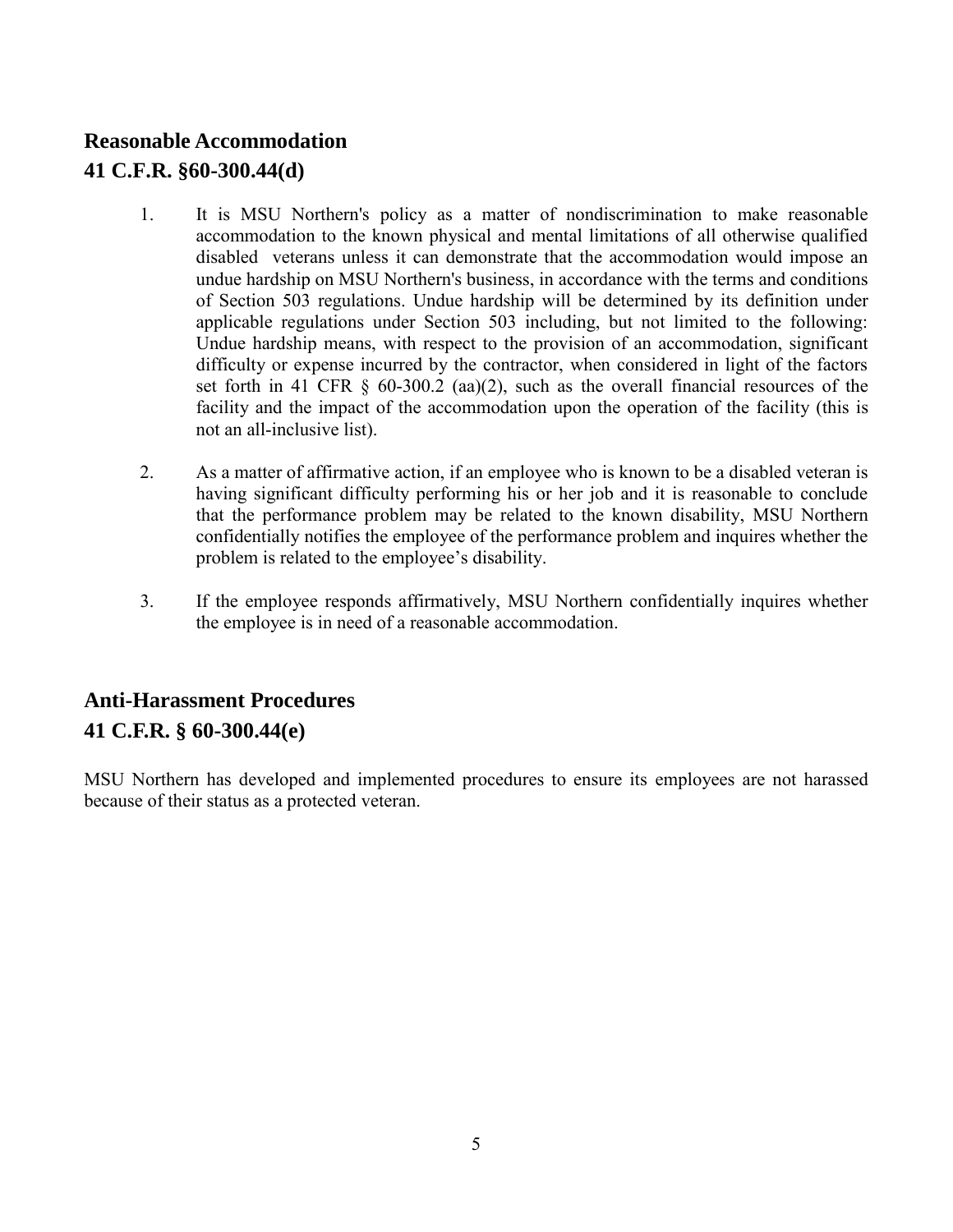# **External Dissemination of Policy, Outreach, and Positive Recruitment 41 C.F.R. § 300.44(f)**

- 1. MSU Northern sends written notification of its policy related to affirmative action efforts to all subcontractors, including subcontracting vendors and suppliers, requesting appropriate action on their part.
- 2. MSU Northern undertakes appropriate outreach and positive recruitment activities such as some of those listed below that are reasonably designed to effectively recruit protected veterans. It is not contemplated that MSU Northern will necessarily undertake all the activities listed below or that its activities will be limited to the items listed below. The scope of MSU Northern's efforts shall depend upon all circumstances, including MSU Northern's size and resources and the extent to which existing employment practices are adequate.
	- a. Enlisting the assistance and support of the following persons and organizations in recruiting, and developing on-the-job training opportunities for veterans, in order to fulfill its commitment to provide meaningful employment opportunities for such veterans:
		- i. The Local Veterans' Employment Representative in the local employment service office (i.e. the One-Stop) nearest MSU Northern's establishment;
		- ii. The Department of Veterans Affairs Regional Office nearest MSU Northern's establishment;
		- iii. The veterans' counselors and coordinators ("Vet-Reps") on college campuses;
		- iv. The service officers of the national veterans' groups active in the area of MSU Northern's establishment;
		- v. Local veterans' groups and veterans' service centers near MSU Northern's establishment;
		- vi. The Department of Defense Transition Assistance Program (TAP), or any subsequent program that, in whole or in part, might replace TAP; and
		- vii. Any organization listed in the Employer Resources section of the National Resource Directory (*http://www.nationalresourcedirectory.gov/*), or any future service that replaces or complements it.
	- b. MSU Northern also considers taking the actions listed below, as appropriate, to fulfill its commitment to provide meaningful employment opportunities to protected veterans:
		- i. Formal briefing sessions should be held, preferably on MSU Northern's premises, with representatives from recruiting sources.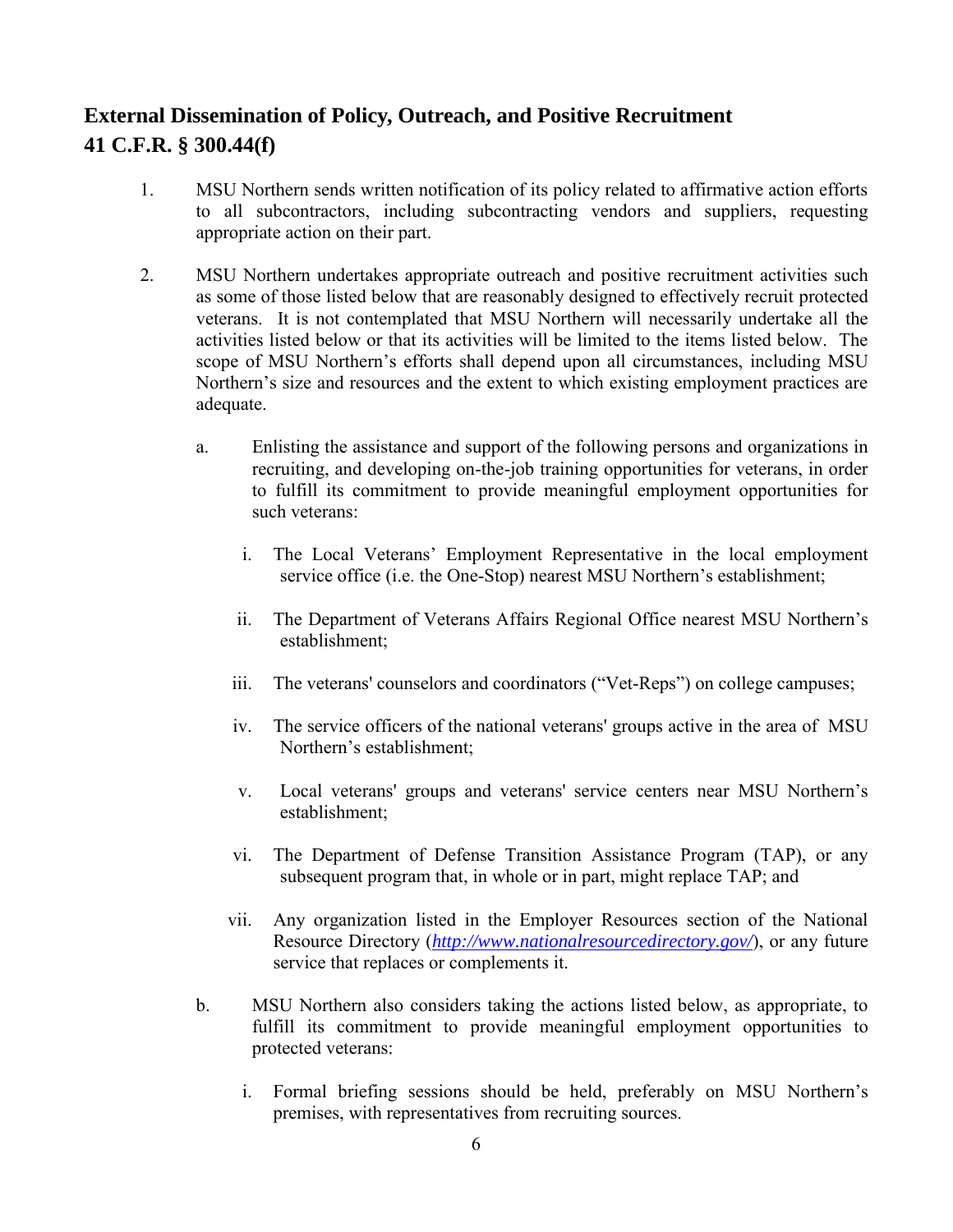- ii. MSU Northern's facility tours, clear and concise explanations of current and future job openings, position descriptions, worker specifications, explanations of the company's selection process, and recruiting literature are an integral part of the briefing. At any such briefing sessions, the MSU Northern official in charge of its affirmative action program is in attendance when possible. Formal arrangements should be made for referral of applicants, follow up with sources, and feedback on disposition of applicants.
- iii. MSU Northern's recruitment efforts at all educational institutions incorporate special efforts to reach students who are protected veterans.
- iv. An effort is made to participate in work-study programs with Department of Veterans Affairs rehabilitation facilities which specialize in training or educating disabled veterans.
- v. Protected veterans are made available for participation in career days, youth motivation programs, and related activities in their communities.
- vi. MSU Northern takes any other positive steps it deems necessary to attract qualified protected veterans not currently in the work force who have requisite skills and can be recruited through affirmative action measures. These persons may be located through the local chapters of organizations of and for any of the classifications of protected veterans.
- vii. MSU Northern, in making hiring decisions, considers applicants who are known protected veterans for all available positions for which they may be qualified when the position(s) applied for is unavailable.
- viii. MSU Northern considers listing its job openings with the National Resource Directory's Veterans Job Bank, or any future service that replaces or complements it.
- 3. **Assessment of external outreach and recruitment efforts.** MSU Northern, on an annual basis, reviews the outreach and recruitment efforts it has taken over the previous twelve months to evaluate their effectiveness in identifying and recruiting qualified protected veterans. MSU Northern documents each evaluation, including at a minimum the criteria it used to evaluate the effectiveness of each effort and MSU Northern's conclusion as to whether each effort was effective. Among these criteria shall be the data collected pursuant to 41 C.F.R.  $\S$  60-300.44(k) for the current year and the two most recent previous years. If MSU Northern concludes the totality of its efforts were not effective in identifying and recruiting qualified protected veterans, it shall identify and implement alternative efforts listed in paragraphs  $(f)(1)$  or  $(f)(2)$  of this section in order to fulfill its obligations.
- 4. **Recordkeeping obligation.** MSU Northern documents all activities it undertakes to comply with the obligations of this section, and retain these documents for a period of three (3) years.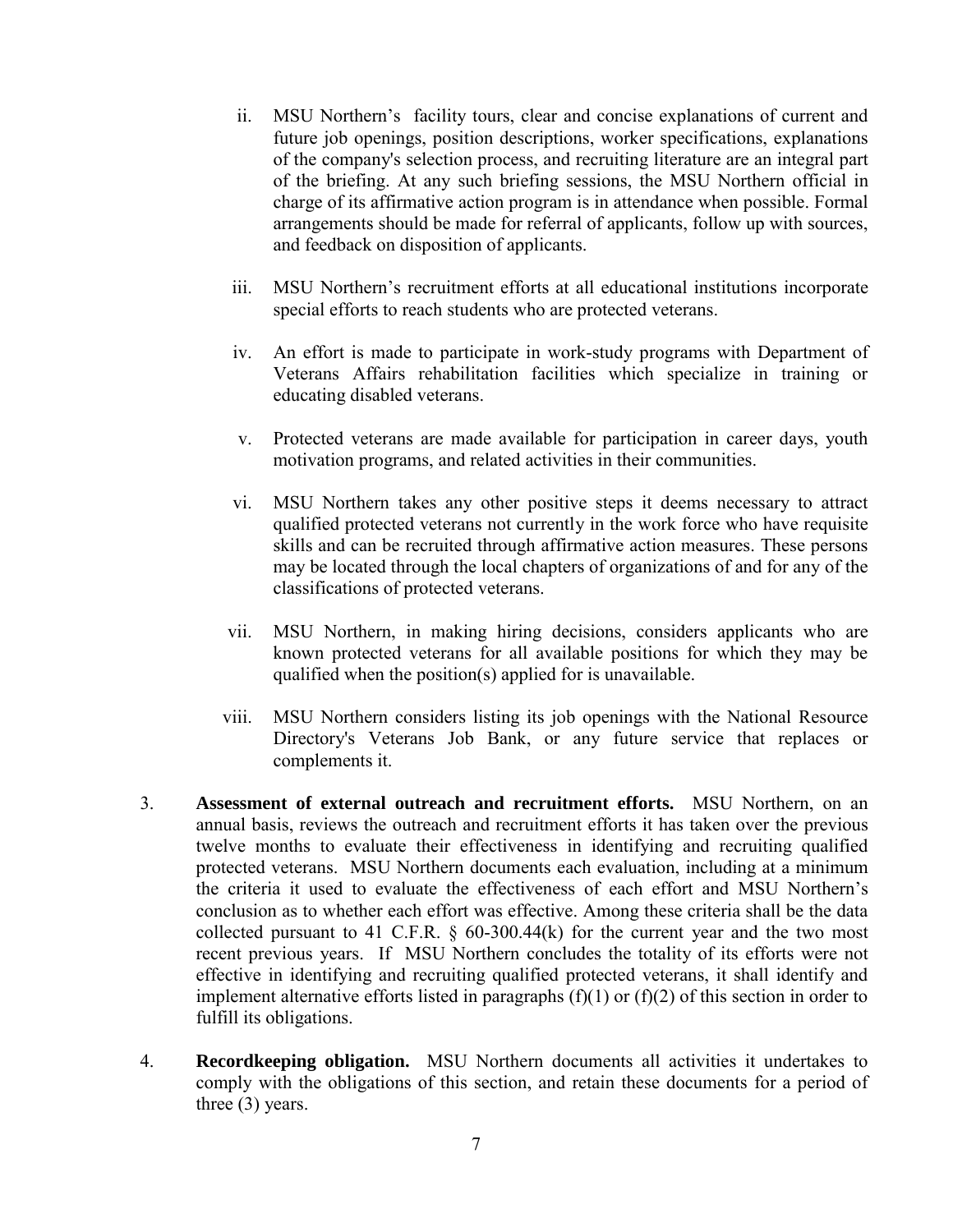# **Internal Dissemination of Policy**

# **C.F.R. § 60-300.44(g)**

- 1. MSU Northern recognizes that a strong outreach program will be ineffective without adequate internal support from supervisory and management personnel and other employees.
- 2. MSU Northern implements and disseminates this policy internally as follows:
	- a. includes it in MSU Northern' s policy manual or otherwise make the policy available to employees; and
	- b. if MSU Northern is party to a collective bargaining agreement, it notifies union officials and/or employee representatives to inform them of MSU Northern's policy, and request their cooperation.
- 3. Further, in order to assure greater employee cooperation and participation in MSU Northern's efforts, MSU Northern has developed the internal procedures listed in this section of the AAP for communication of its obligation to engage in affirmative action efforts to employ and advance in employment qualified protected veterans. It is not contemplated that MSU Northern's activities will be limited to those listed. These procedures shall be designed to foster understanding, acceptance and support among MSU Northern's executive, management, supervisory and other employees and to encourage such persons to take the necessary actions to aid MSU Northern in meeting this obligation. MSU Northern additionally considers implementing and disseminating this policy internally as follows:
	- a. Informing all employees and prospective employees of its commitment to engage in affirmative action to increase employment opportunities for protected veterans;
	- b. Publicizing it in MSU Northern's newspaper, magazine, annual report and other media;
	- c. Conducting special meetings with executive, management, and supervisory personnel to explain the intent of the policy and individual responsibility for effective implementation, making clear the chief executive officer's support for the affirmative action policy;
	- d. Discussing the policy thoroughly in both employee orientation and management training programs; and
	- e. When employees are featured in employee handbooks or similar publications for employees, including disabled veterans.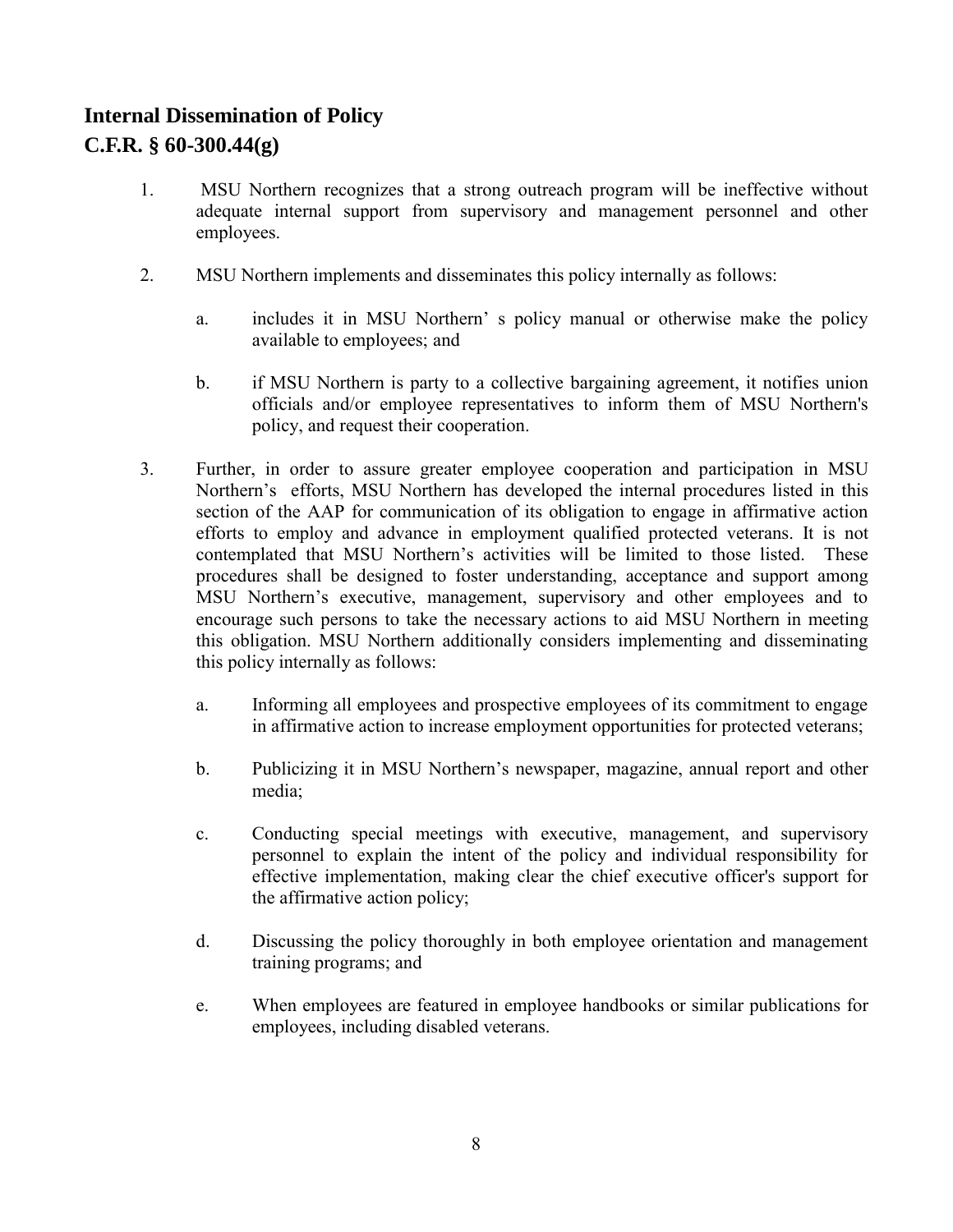## **Audit and Reporting System C.F.R. § 60-300.44(h)**

- 1. MSU Northern has designed and implemented an audit and reporting system that:
	- a. Measures the effectiveness of MSU Northern's AAP;
	- b. Indicates any need for remedial action;
	- c. Determines the degree to which MSU Northern's objectives have been attained;
	- d. Determines whether known protected veterans have had the opportunity to participate in all of MSU Northern's sponsored educational, training, recreational and social activities;
	- e. Measures MSU Northern's compliance with the AAP's specific obligations; and
	- f. Documents the actions taken to comply with the obligations of paragraphs (i) through (v) above, and retain these documents as employment records for three years subject to the recordkeeping requirements of § 60-300.80.
- 2. Where the affirmative action program is found to be deficient, MSU Northern undertakes necessary action to bring the program into compliance.

#### **Responsibility for Implementation of the Plan**

#### **1. Identification and Responsibilities of EEO/AA Administrator 41 C.F.R. § 60-300.44(i)**

In furtherance of MSU Northern's commitment to Affirmative Action and Equal Employment Opportunity, overall responsibility for implementing MSU Northern's AAP rests with its EEO/AA Administrator, whose identity should appear on all internal and external communications regarding MSU Northern's AAP. The EEO/AA Administrator shall be given top management support and staff to manage the implementation of this program as it pertains to all applicable laws, orders and regulations, including VEVRAA. Specifically, Kathy Jaynes or the designated representative's duties include:

- a. Ensures that MSU Northern lists its job openings in accordance with the requirements of 41 C.F.R. § 300.5.
- b. Ensuring MSU Northern posts in conspicuous places, available to employees and applicants for employment, notices in a form to be prescribed by the OFCCP Director provided by or through the contracting officer. Such notices shall state the rights of applicants and employees as well as MSU Northern's obligation under the law to take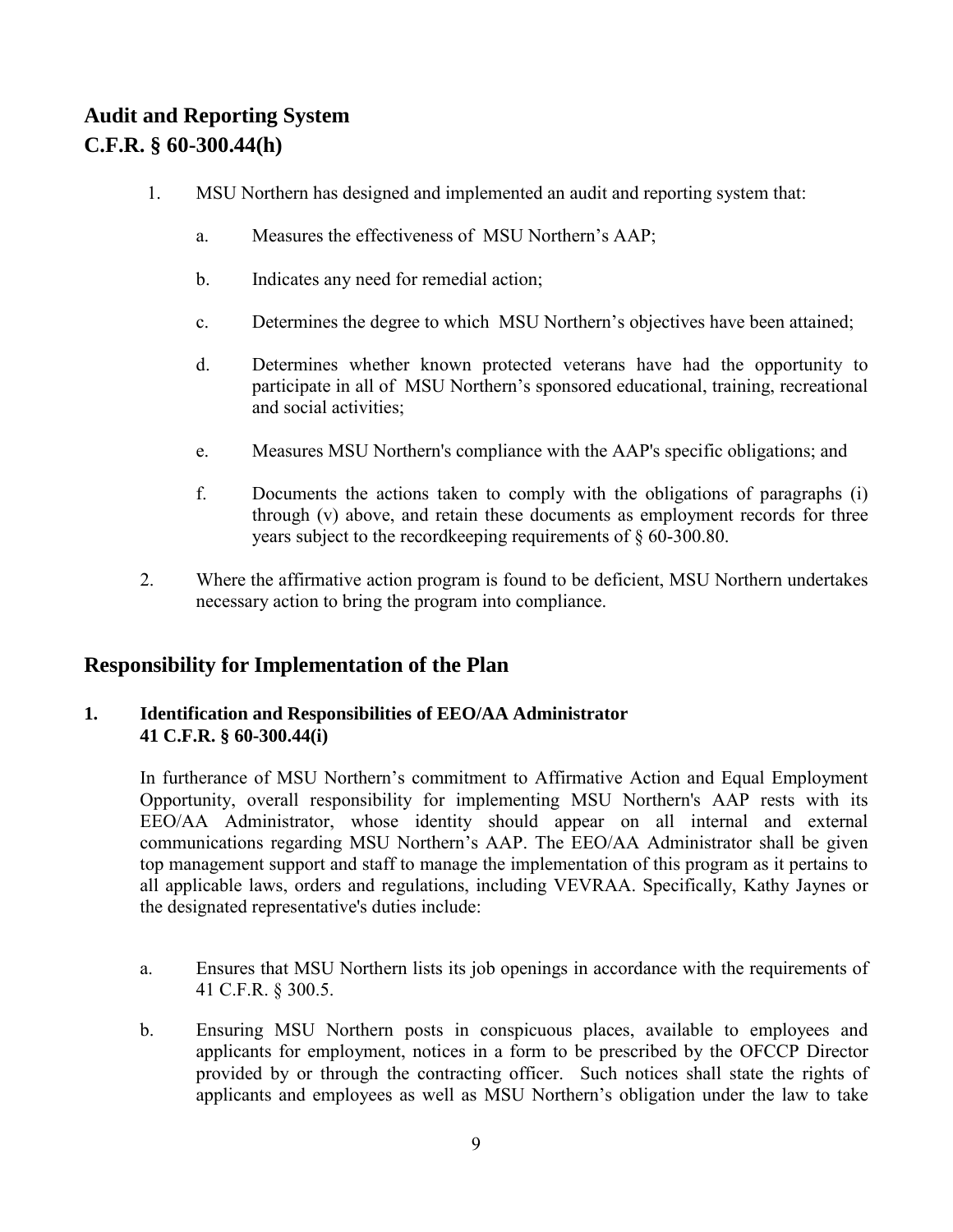affirmative action to employ and advance in employment qualified employees and applicants who are protected veterans.

- c. Ensuring MSU Northern's applicants or employees who are disabled veterans are provided the notice in a form that is accessible and understandable to the individual applicant or employee (e.g., providing Braille or large print versions of the notice, or posting a copy of the notice at a lower height for easy viewing by a person using a wheelchair) when an applicant or employee requests the poster in an alternative format, or when MSU Northern knows that an applicant or employee is unable to read the poster because of a disability. MSU Northern may also provide the poster to an applicant or employee who is a disabled veteran in other alternate means, such as on disc or in audio recording, as long as the format provided enables the individual who is a disabled veteran to access the contents of a poster.
- d. Ensuring that, with respect to employees, if any, who do not work at a physical location of MSU Northern, MSU Northern satisfies its posting obligations by posting such notices in an electronic format, provided that MSU Northern provides computers, or access to computers, that can access the electronic posting to such employees, or MSU Northern has actual knowledge that such employees otherwise are able to access the electronically posted notices.
- e. Ensuring electronic notices for employees are posted in a conspicuous location and format on MSU Northern's intranet or sent by electronic mail to employees. An electronic posting is used by MSU Northern to notify job applicants of their rights if MSU Northern utilizes an electronic application process. Such electronic applicant notice are conspicuously stored with, or as part of, the electronic application.
- f. Ensuring that to the extent this requirement is applicable to MSU Northern, MSU Northern notifies labor organizations of its EEO policy as required by 41 C.F.R. § 60-  $300.44(g)$ .
- g. Ensuring MSU Northern includes the provisions of this clause in every subcontract or purchase order in excess of \$100,000, unless exempted by the rules, regulations, or orders of the Secretary of Labor pursuant to VEVRAA, so that such provisions will be binding upon each subcontractor or vendor, under the terms and conditions of 41 CFR § 60-  $300.5(a)$ .
- h. Ensuring that all solicitations or advertisements for employees placed by or on behalf of MSU Northern, state that all qualified applicants will receive consideration for employment without regard to their protected veteran status.
- i. Developing, maintaining and, where appropriate, modifying MSU Northern's AAP for protected veterans, policy statements, personnel policies, internal and external communication techniques including discussions with managers, supervisors and employees to ensure MSU Northern's policies are followed, and monitoring the effectiveness of these actions.
- j. Advising supervisors that they are responsible to prevent harassment of employees due to their status as a protected veteran.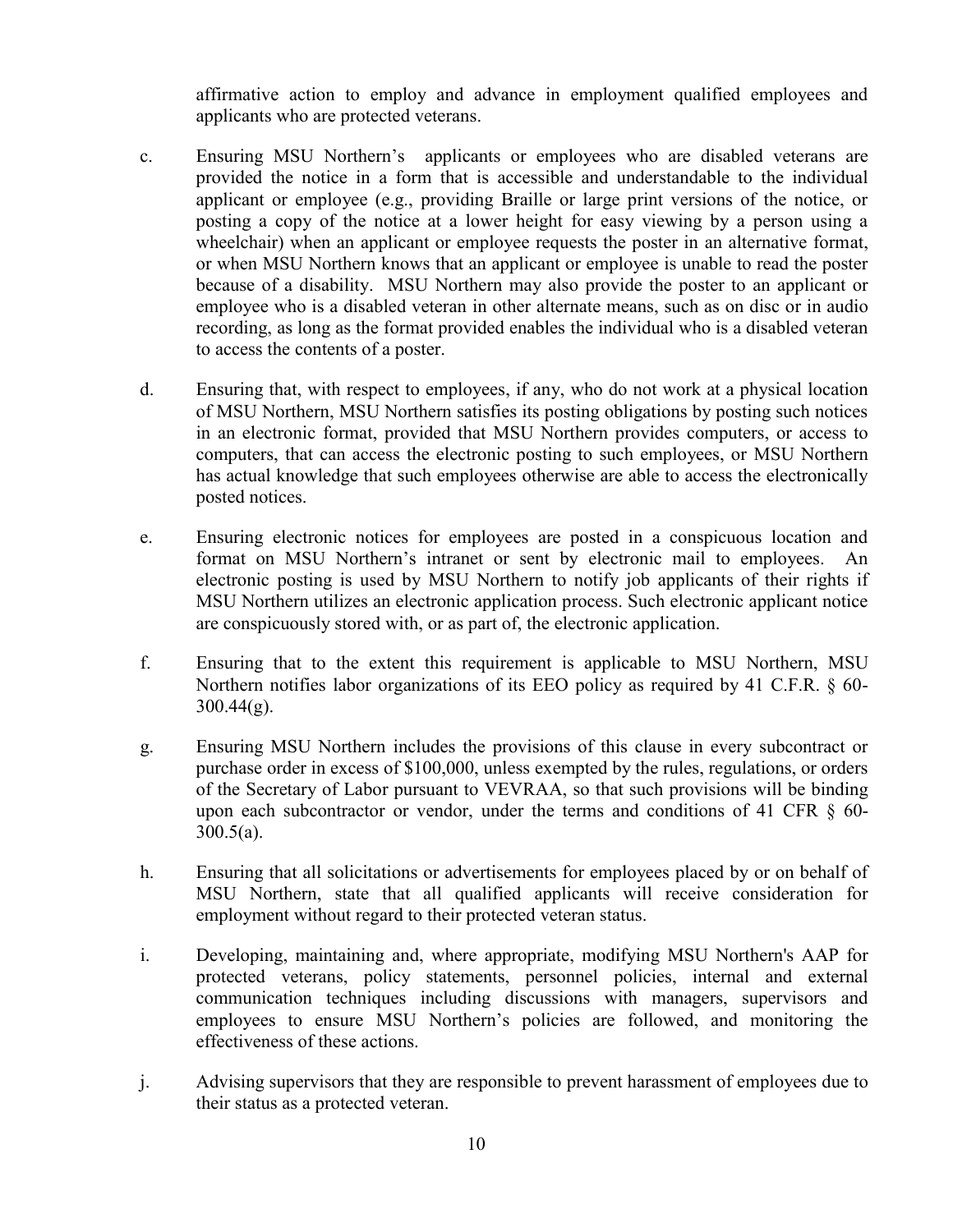- k. Identifying problem areas with line management in the implementation of the program, and helping management develop solutions to any identifiable problem area.
- l. Designing, implementing and overseeing an audit and reporting system to monitor the progress of the Company and the AAP's effectiveness, including auditing the contents of MSU Northern's electronic and hard copy bulletin boards on a regular basis to ensure that compliance information that is posted is up to date.
- m. Serving as liaison between MSU Northern and governmental enforcement agencies, community groups, vocational rehabilitation organizations, and organizations for protected veterans.
- n. Evaluating the effectiveness of MSU Northern's plan on a regular basis, and reporting to management.
- o. Monitoring policies and procedures including the selection, evaluation, promotion and training process with regard to the various terms and conditions of employment to attempt to ensure compliance with affirmative action obligations.
- p. Assisting in ensuring that MSU Northern has processes and procedures: a) to ensure career counseling for employees who are protected veterans, when requested and appropriate; and, b) to review personnel actions, policies, procedures, and employee and applicants' qualifications to ensure protected veterans are treated in accordance with antidiscrimination laws when hiring, promotion, transfer, and termination actions occur.
- q. Keeping management up to date on the latest developments in the areas of EEO and affirmative action.
- r. Assisting in the investigation, handling and disposition of employee discrimination and harassment complaints.
- s. Conducting periodic reviews of offices to ensure compliance in the areas of proper display of posters and notices, and opportunity for participation in Company-sponsored recreational, educational and social activities.
- t. Overseeing and ensuring that the below self-identification procedures are conducted as set forth in the VEVRAA regulations, using the language and manner prescribed by the OFCCP Director and published on the OFCCP Web site, as follows:
	- i. Pre-offer self-identification invitation procedures for MSU Northern's job applicants as set forth in 41 C.F.R. § 60-300.42 (a); and
	- ii. Post-offer identification procedures for MSU Northern's job applicants as set forth in 41 C.F.R. § 60-300.42 (a).

Further, MSU Northern does not compel or coerce an individual to self-identify as a protected veteran. MSU Northern keeps all information on self-identification confidential, and maintains it in a data analysis file (rather than in the medical files of individual employees) as set forth in 41 C.F.R. § 60-300.23(d). MSU Northern only uses the self-identification information may be used only in accordance with the VEVRAA regulations.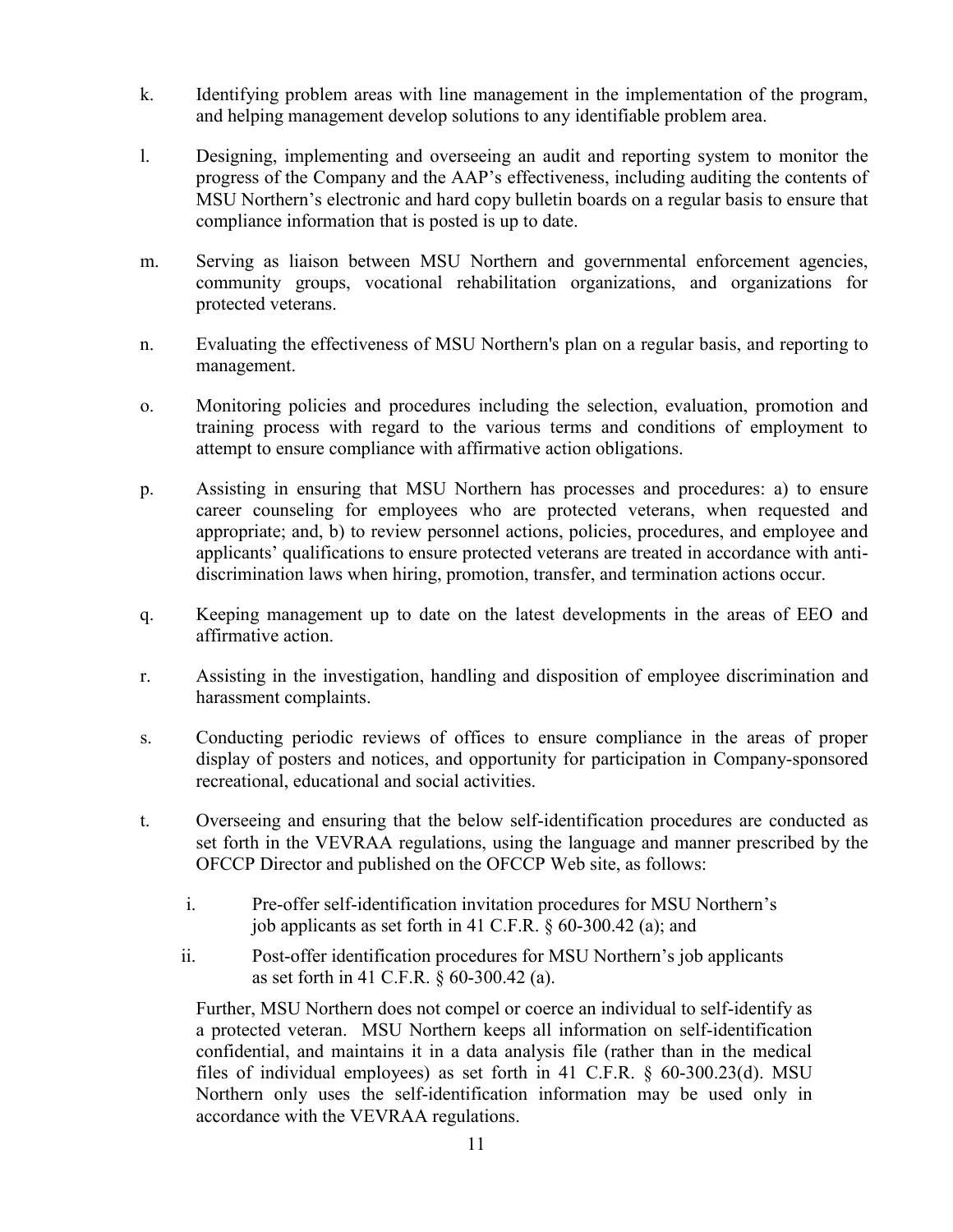- u. Ensuring that MSU Northern complies with its obligations under 41 C.F.R. § 60-300.45, which requires that MSU Northern establish benchmarks, the purpose of which is to create a quantifiable method by which MSU Northern can measure its progress toward achieving equal employment opportunity for protected veterans. The benchmarks will be set on an annual basis by using one of two mechanisms described in this AAP, and will be documented also as set forth in this AAP.
- v. If an applicant identifies himself or herself as a disabled veteran in the post-offer selfidentification detailed above, MSU Northern inquires of the applicant whether an accommodation is necessary, and, if so, engages with the applicant regarding reasonable accommodation. MSU Northern may make such inquiries to the extent they are consistent with the Americans with Disabilities Act. MSU Northern maintains a separate file in accordance with Section 60-300.23(d) on persons who have self-identified as disabled veterans.

#### **2. Management Responsibilities 41 C.F.R. § 60-300.44(i)**

Line and upper management are advised of their responsibilities for MSU Northern's AAP regarding protected veterans within his or her area of responsibility, including but not limited to their obligations to:

- a. Review MSU Northern's AAP for protected veterans with subordinate managers and supervisors to ensure they are aware of the policy, understand their obligation to comply with it in all personnel actions and understand the need for support at all levels.
- b. Assist in the auditing of plan progress, identification of problem areas, formulation of solutions, establishment of departmental goals and objectives, and development of training programs, when appropriate.
- c. Review the qualifications of applicants and employees in their area of responsibility to ensure protected veterans are treated in a nondiscriminatory manner when hire, promotion, transfer, and termination actions occur.
- d. Review employees' performance to ensure that illegal discrimination regarding protected veterans does not occur.
- e. Make available career counseling to employees who are protected veterans, when so requested, and as appropriate.
- f. Review position descriptions to see that they adequately reflect the job to be performed.
- g. Audit training programs, hiring, and promotion patterns.
- h. Assist subordinates and upper management in the prevention of harassment.
- i. Show support for this AAP.